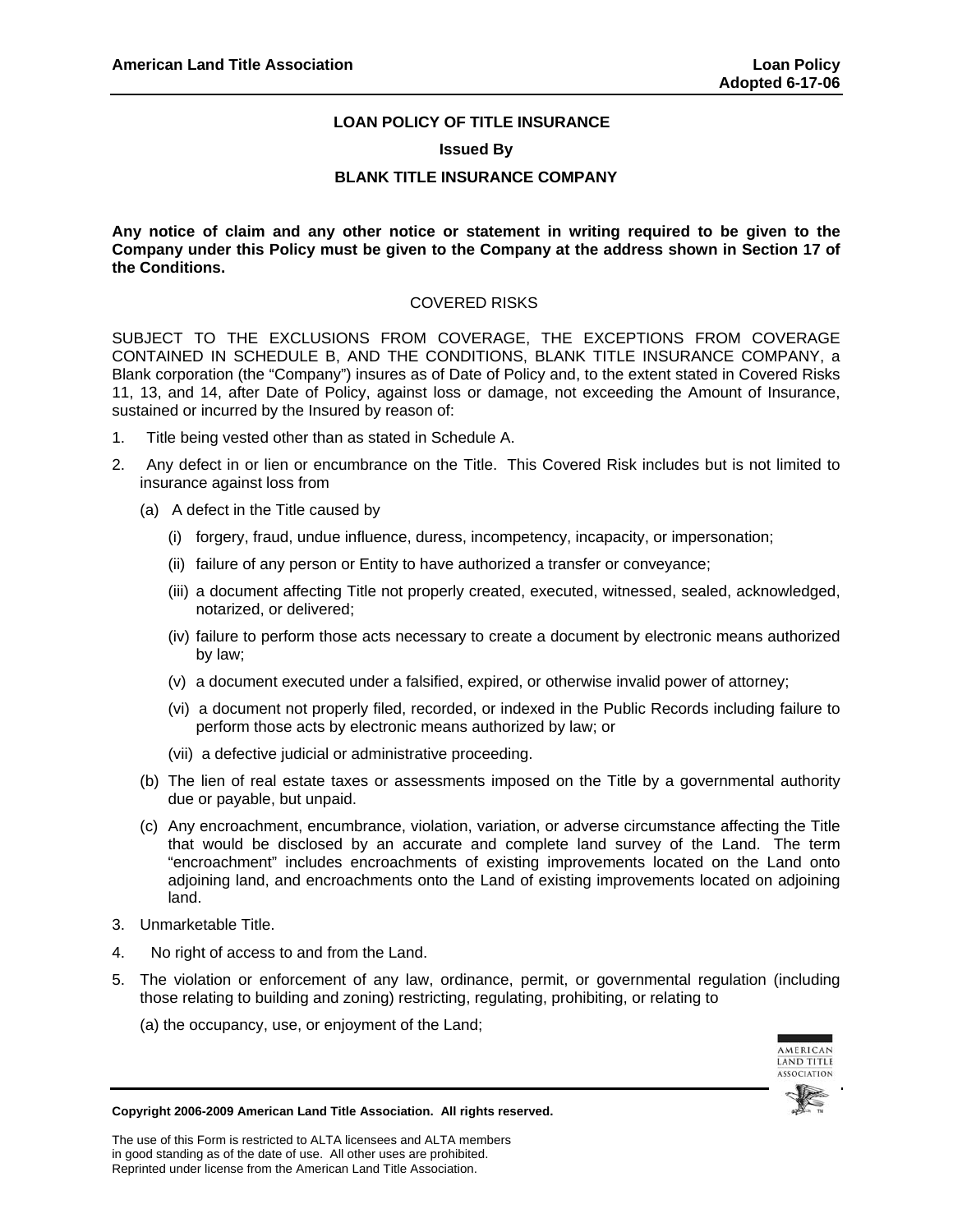- (b) the character, dimensions, or location of any improvement erected on the Land;
- (c) the subdivision of land; or
- (d) environmental protection

if a notice, describing any part of the Land, is recorded in the Public Records setting forth the violation or intention to enforce, but only to the extent of the violation or enforcement referred to in that notice.

- 6. An enforcement action based on the exercise of a governmental police power not covered by Covered Risk 5 if a notice of the enforcement action, describing any part of the Land, is recorded in the Public Records, but only to the extent of the enforcement referred to in that notice.
- 7. The exercise of the rights of eminent domain if a notice of the exercise, describing any part of the Land, is recorded in the Public Records.
- 8. Any taking by a governmental body that has occurred and is binding on the rights of a purchaser for value without Knowledge.
- 9. The invalidity or unenforceability of the lien of the Insured Mortgage upon the Title. This Covered Risk includes but is not limited to insurance against loss from any of the following impairing the lien of the Insured Mortgage
	- (a) forgery, fraud, undue influence, duress, incompetency, incapacity, or impersonation;
	- (b) failure of any person or Entity to have authorized a transfer or conveyance;
	- (c) the Insured Mortgage not being properly created, executed, witnessed, sealed, acknowledged, notarized, or delivered;
	- (d) failure to perform those acts necessary to create a document by electronic means authorized by law;
	- (e) a document executed under a falsified, expired, or otherwise invalid power of attorney;
	- (f) a document not properly filed, recorded, or indexed in the Public Records including failure to perform those acts by electronic means authorized by law; or
	- (g) a defective judicial or administrative proceeding.
- 10. The lack of priority of the lien of the Insured Mortgage upon the Title over any other lien or encumbrance.
- 11. The lack of priority of the lien of the Insured Mortgage upon the Title
	- (a) as security for each and every advance of proceeds of the loan secured by the Insured Mortgage over any statutory lien for services, labor, or material arising from construction of an improvement or work related to the Land when the improvement or work is either
		- (i) contracted for or commenced on or before Date of Policy; or
		- (ii) contracted for, commenced, or continued after Date of Policy if the construction is financed, in whole or in part, by proceeds of the loan secured by the Insured Mortgage that the Insured has advanced or is obligated on Date of Policy to advance; and
	- (b) over the lien of any assessments for street improvements under construction or completed at Date of Policy.
- 12. The invalidity or unenforceability of any assignment of the Insured Mortgage, provided the assignment is shown in Schedule A, or the failure of the assignment shown in Schedule A to vest title to the Insured Mortgage in the named Insured assignee free and clear of all liens.
- 13. The invalidity, unenforceability, lack of priority, or avoidance of the lien of the Insured



**Copyright 2006-2009 American Land Title Association. All rights reserved.**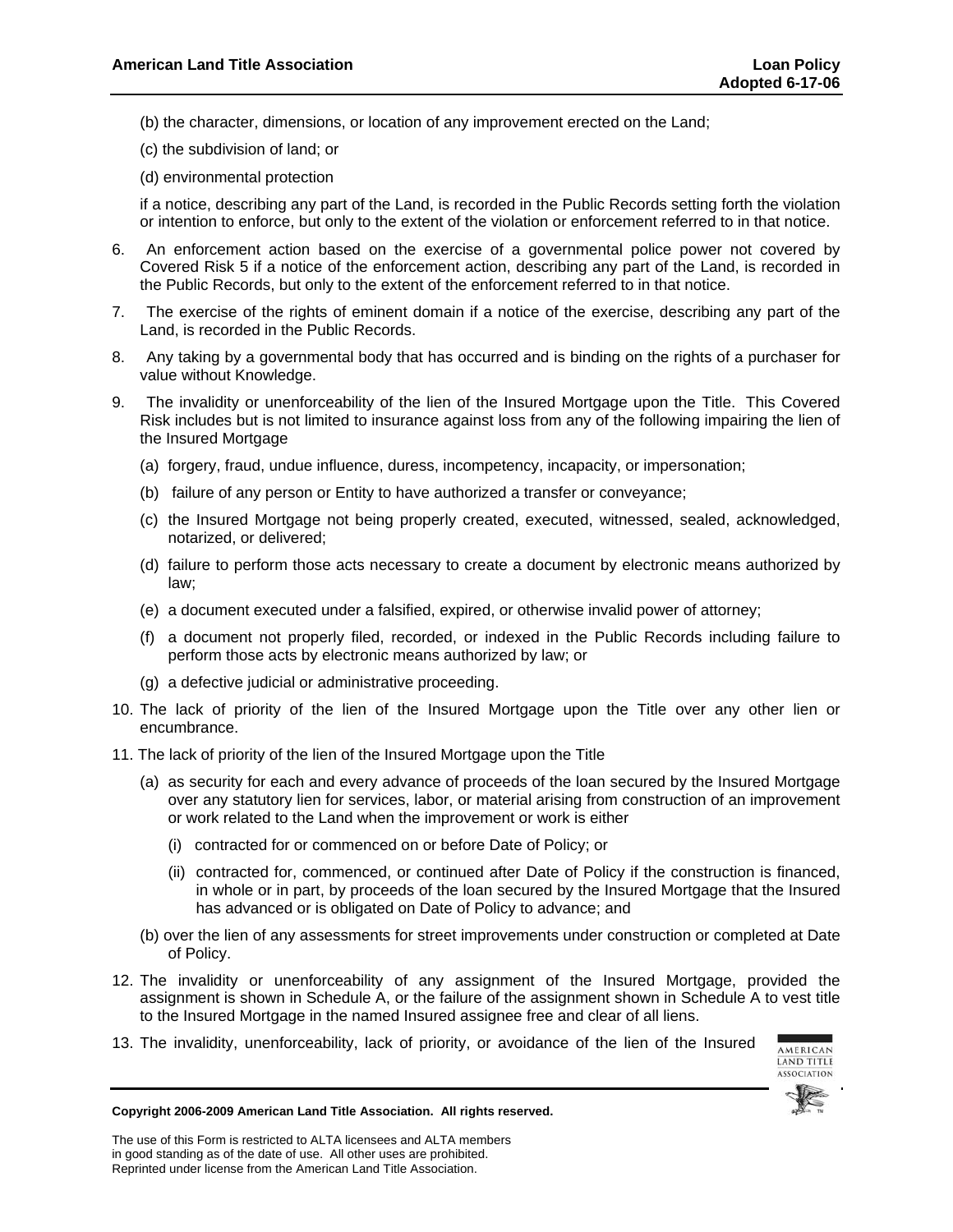Mortgage upon the Title

- (a) resulting from the avoidance in whole or in part, or from a court order providing an alternative remedy, of any transfer of all or any part of the title to or any interest in the Land occurring prior to the transaction creating the lien of the Insured Mortgage because that prior transfer constituted a fraudulent or preferential transfer under federal bankruptcy, state insolvency, or similar creditors' rights laws; or
- (b) because the Insured Mortgage constitutes a preferential transfer under federal bankruptcy, state insolvency, or similar creditors' rights laws by reason of the failure of its recording in the Public Records
	- (i) to be timely, or
	- (ii) to impart notice of its existence to a purchaser for value or to a judgment or lien creditor.
- 14. Any defect in or lien or encumbrance on the Title or other matter included in Covered Risks 1 through 13 that has been created or attached or has been filed or recorded in the Public Records subsequent to Date of Policy and prior to the recording of the Insured Mortgage in the Public Records.

The Company will also pay the costs, attorneys' fees, and expenses incurred in defense of any matter insured against by this Policy, but only to the extent provided in the Conditions.

[Witness clause optional]

### **BLANK TITLE INSURANCE COMPANY**

**BY: PRESIDENT** 

**BY: SECRETARY** 





**Copyright 2006-2009 American Land Title Association. All rights reserved.**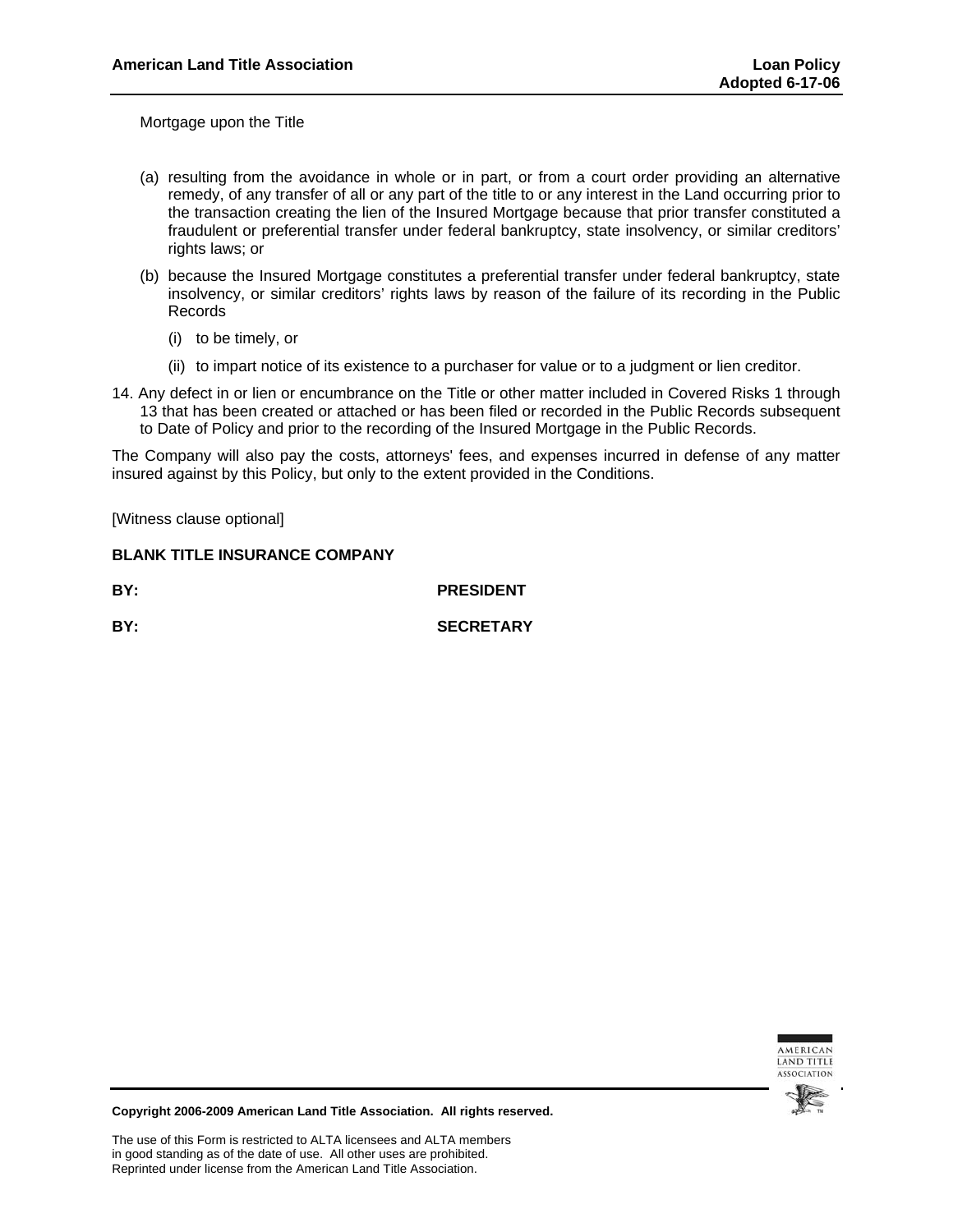### **EXCLUSIONS FROM COVERAGE**

The following matters are expressly excluded from the coverage of this policy, and the Company will not pay loss or damage, costs, attorneys' fees, or expenses that arise by reason of:

- 1. (a) Any law, ordinance, permit, or governmental regulation (including those relating to building and zoning) restricting, regulating, prohibiting, or relating to
	- (i) the occupancy, use, or enjoyment of the Land;
	- (ii) the character, dimensions, or location of any improvement erected on the Land;
	- (iii) the subdivision of land; or
	- (iv) environmental protection;

or the effect of any violation of these laws, ordinances, or governmental regulations. This Exclusion 1(a) does not modify or limit the coverage provided under Covered Risk 5.

- (b) Any governmental police power. This Exclusion 1(b) does not modify or limit the coverage provided under Covered Risk 6.
- 2. Rights of eminent domain. This Exclusion does not modify or limit the coverage provided under Covered Risk 7 or 8.
- 3. Defects, liens, encumbrances, adverse claims, or other matters
	- (a) created, suffered, assumed, or agreed to by the Insured Claimant;
	- (b) not Known to the Company, not recorded in the Public Records at Date of Policy, but Known to the Insured Claimant and not disclosed in writing to the Company by the Insured Claimant prior to the date the Insured Claimant became an Insured under this policy;
	- (c) resulting in no loss or damage to the Insured Claimant;
	- (d) attaching or created subsequent to Date of Policy (however, this does not modify or limit the coverage provided under Covered Risk 11, 13, or 14); or
	- (e) resulting in loss or damage that would not have been sustained if the Insured Claimant had paid value for the Insured Mortgage.
- 4. Unenforceability of the lien of the Insured Mortgage because of the inability or failure of an Insured to comply with applicable doing-business laws of the state where the Land is situated.
- 5. Invalidity or unenforceability in whole or in part of the lien of the Insured Mortgage that arises out of the transaction evidenced by the Insured Mortgage and is based upon usury or any consumer credit protection or truth-in-lending law.
- 6. Any claim, by reason of the operation of federal bankruptcy, state insolvency, or similar creditors' rights laws, that the transaction creating the lien of the Insured Mortgage, is
	- (a) a fraudulent conveyance or fraudulent transfer, or
	- (b) a preferential transfer for any reason not stated in Covered Risk 13(b) of this policy.
- 7. Any lien on the Title for real estate taxes or assessments imposed by governmental authority and created or attaching between Date of Policy and the date of recording of the Insured Mortgage in the Public Records. This Exclusion does not modify or limit the coverage provided under Covered Risk 11(b).



**Copyright 2006-2009 American Land Title Association. All rights reserved.**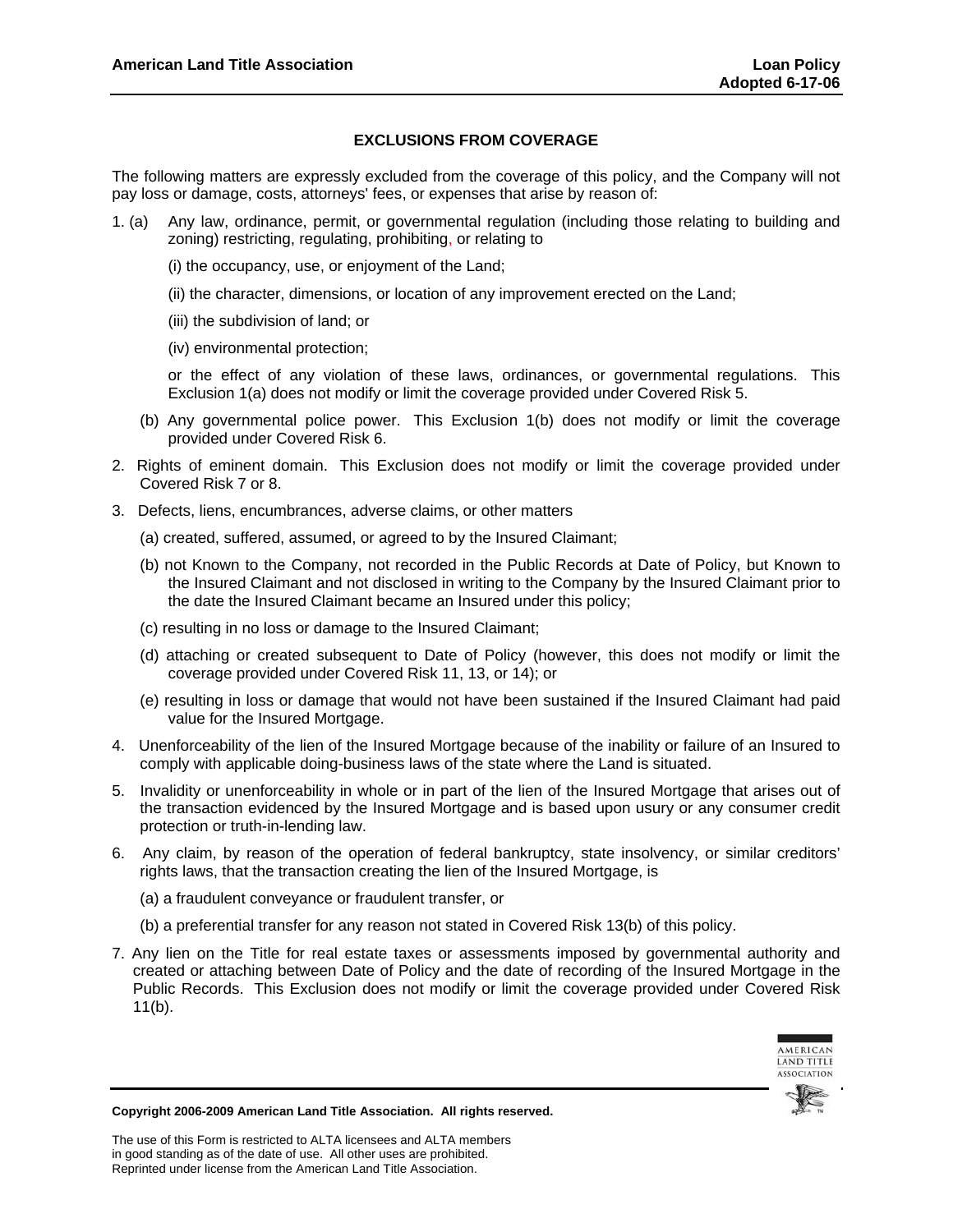# SCHEDULE A

Name and Address of Title Insurance Company:

[File No.: ] Policy No.: Loan No.: Address Reference: Amount of Insurance: \$ [Premium: \$ ] Date of Policy: [at a.m./p.m.]

- 1. Name of Insured:
- 2. The estate or interest in the Land that is encumbered by the Insured Mortgage is:
- 3. Title is vested in:
- 4. The Insured Mortgage and its assignments, if any, are described as follows:

5. The Land referred to in this policy is described as follows:

[6. This policy incorporates by reference those ALTA endorsements selected below:

| 4-06        | (Condominium)                                                                         |
|-------------|---------------------------------------------------------------------------------------|
| $4.1 - 06$  |                                                                                       |
| $5-06$      | (Planned Unit Development)                                                            |
| $5.1 - 06$  |                                                                                       |
| $6 - 06$    | (Variable Rate)                                                                       |
| $6.2 - 06$  | (Variable Rate--Negative Amortization)                                                |
| $8.1 - 06$  | (Environmental Protection Lien) Paragraph b refers to the following state statute(s): |
| $9 - 06$    | (Restrictions, Encroachments, Minerals)                                               |
| $13.1 - 06$ | (Leasehold Loan)                                                                      |
| 14-06       | (Future Advance-Priority)                                                             |
| 14.1-06     | (Future Advance-Knowledge)                                                            |
| 14.3-06     | (Future Advance-Reverse Mortgage)                                                     |
| 22-06       | (Location) The type of improvement is a<br>. and the street                           |
|             | address is as shown above.]                                                           |



**Copyright 2006-2009 American Land Title Association. All rights reserved.**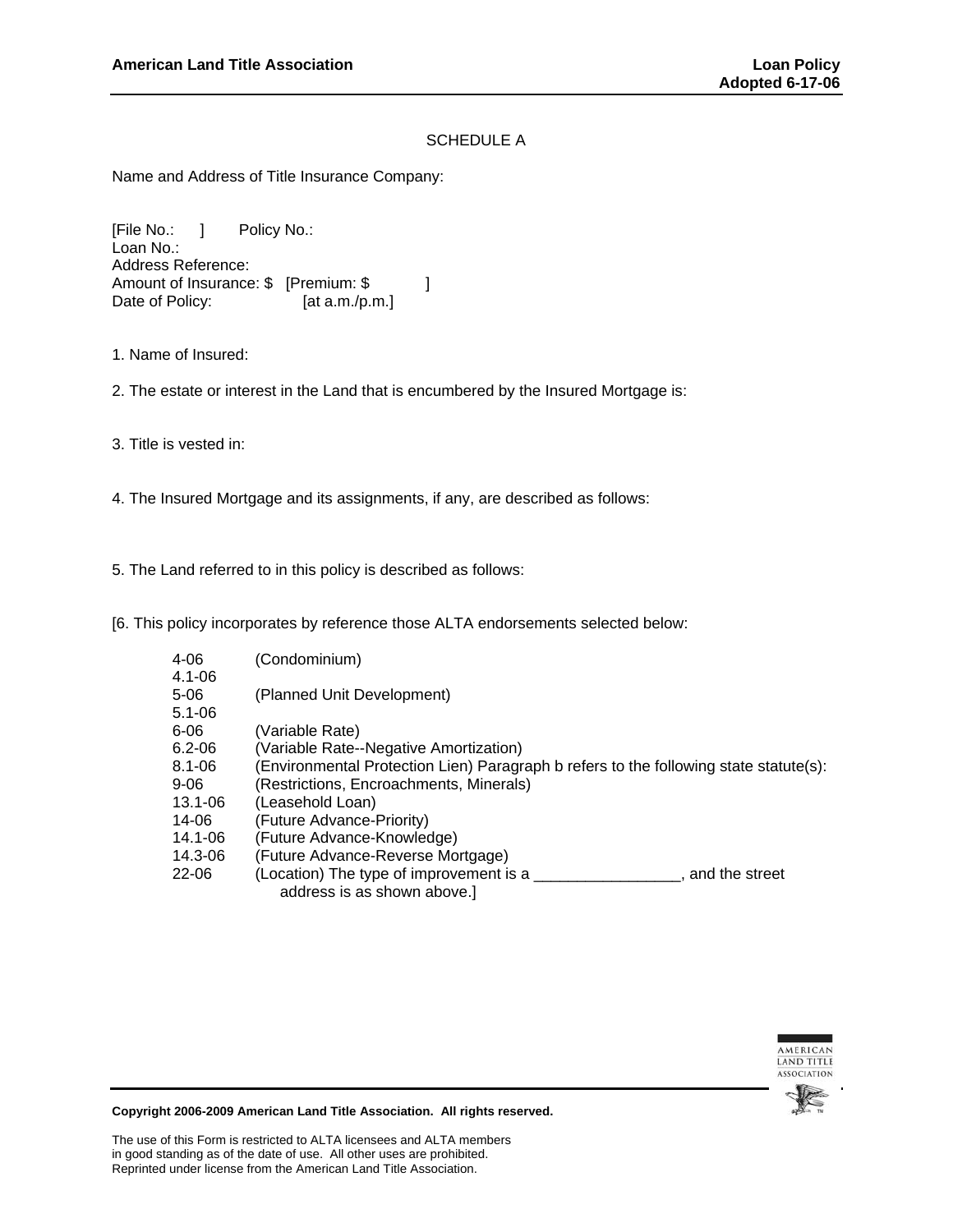# SCHEDULE B

[File No. ] Policy No.

# EXCEPTIONS FROM COVERAGE

 [Except as provided in Schedule B - Part II,] t[or T]his policy does not insure against loss or damage, and the Company will not pay costs, attorneys' fees, or expenses that arise by reason of:

[PART I

### PART II

In addition to the matters set forth in Part I of this Schedule, the Title is subject to the following matters, and the Company insures against loss or damage sustained in the event that they are not subordinate to the lien of the Insured Mortgage:]





**Copyright 2006-2009 American Land Title Association. All rights reserved.**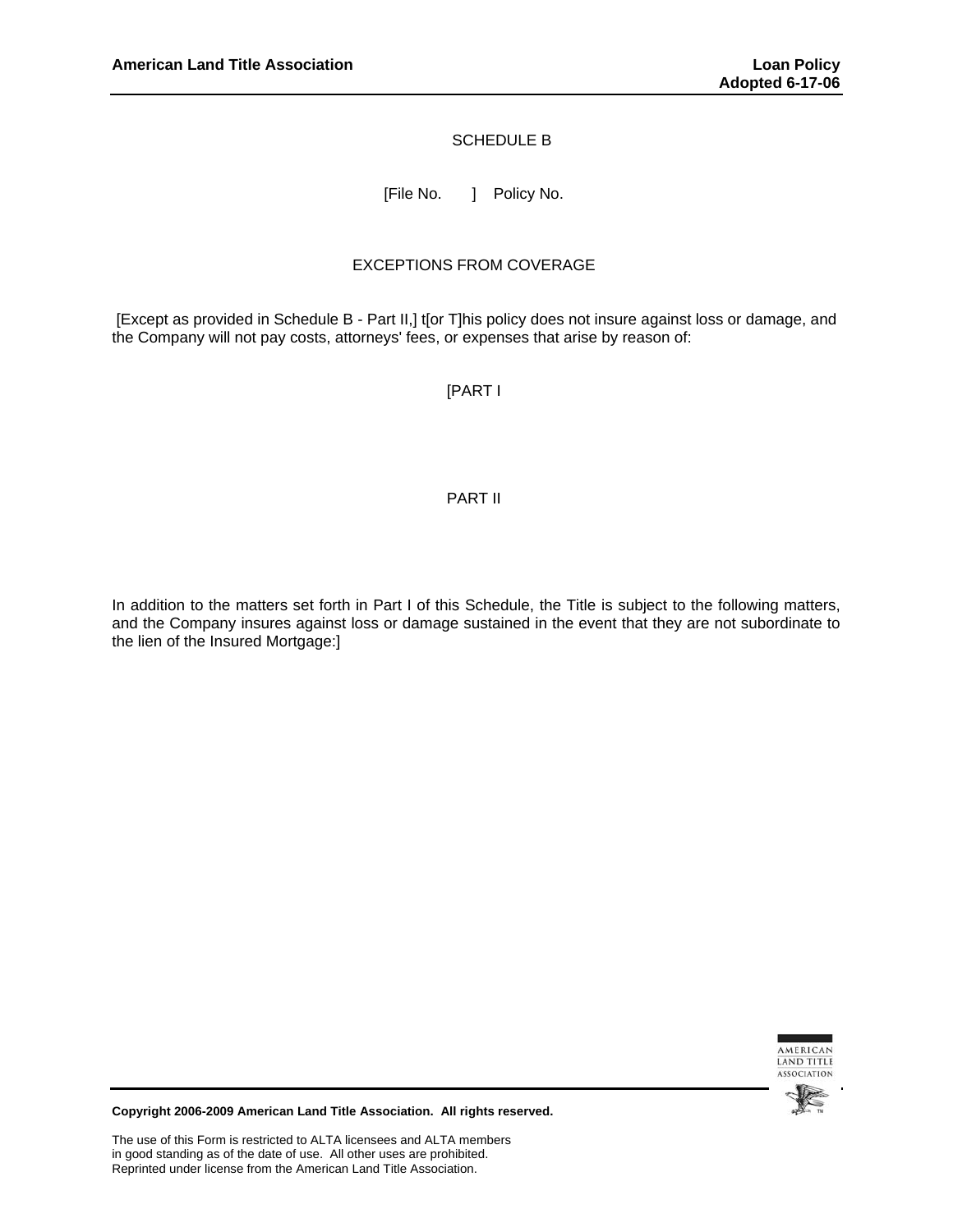# **CONDITIONS**

#### **1. DEFINITION OF TERMS**

The following terms when used in this policy mean:

- (a) "Amount of Insurance": The amount stated in Schedule A, as may be increased or decreased by endorsement to this policy, increased by Section 8(b) or decreased by Section 10 of these Conditions.
- (b) "Date of Policy": The date designated as "Date of Policy" in Schedule A.
- (c) "Entity": A corporation, partnership, trust, limited liability company, or other similar legal entity.
- (d) "Indebtedness": The obligation secured by the Insured Mortgage including one evidenced by electronic means authorized by law, and if that obligation is the payment of a debt, the Indebtedness is the sum of
	- (i) the amount of the principal disbursed as of Date of Policy;
	- (ii) the amount of the principal disbursed subsequent to Date of Policy;
	- (iii) the construction loan advances made subsequent to Date of Policy for the purpose of financing in whole or in part the construction of an improvement to the Land or related to the Land that the Insured was and continued to be obligated to advance at Date of Policy and at the date of the advance;
	- (iv) interest on the loan;
	- (v) the prepayment premiums, exit fees, and other similar fees or penalties allowed by law;
	- (vi) the expenses of foreclosure and any other costs of enforcement;
	- (vii) the amounts advanced to assure compliance with laws or to protect the lien or the priority of the lien of the Insured Mortgage before the acquisition of the estate or interest in the Title;
	- (viii) the amounts to pay taxes and insurance; and
	- (ix) the reasonable amounts expended to prevent deterioration of improvements;

but the Indebtedness is reduced by the total of all payments and by any amount forgiven by an Insured.

- (e) "Insured": The Insured named in Schedule A.
	- (i) The term "Insured" also includes
		- (A) the owner of the Indebtedness and each successor in ownership of the Indebtedness, whether the owner or successor owns the Indebtedness for its own account or as a trustee or other fiduciary, except a successor who is an obligor under the provisions of Section 12(c) of these Conditions;
		- (B) the person or Entity who has "control" of the "transferable record," if the Indebtedness is evidenced by a "transferable record," as these terms are defined by applicable electronic transactions law;
		- (C) successors to an Insured by dissolution, merger, consolidation, distribution, or reorganization;
		- (D) successors to an Insured by its conversion to another kind of Entity;



**Copyright 2006-2009 American Land Title Association. All rights reserved.**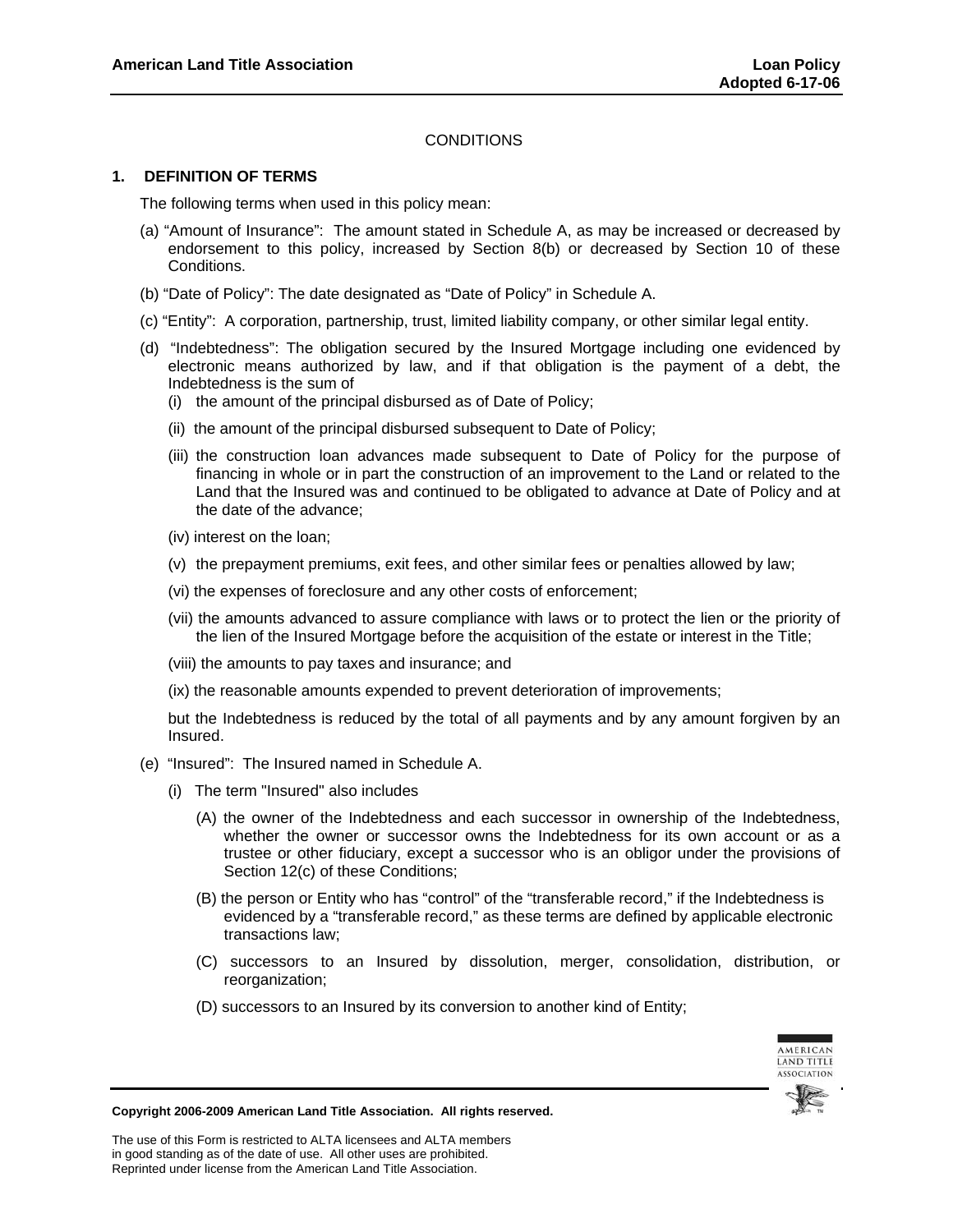- (E) a grantee of an Insured under a deed delivered without payment of actual valuable consideration conveying the Title
	- (1) if the stock, shares, memberships, or other equity interests of the grantee are wholly-owned by the named Insured,
	- (2) if the grantee wholly owns the named Insured, or
	- (3) if the grantee is wholly-owned by an affiliated Entity of the named Insured, provided the affiliated Entity and the named Insured are both wholly-owned by the same person or Entity;
- (F) any government agency or instrumentality that is an insurer or guarantor under an insurance contract or guaranty insuring or guaranteeing the Indebtedness secured by the Insured Mortgage, or any part of it, whether named as an Insured or not;
- (ii) With regard to (A), (B), (C), (D) , and (E) reserving, however, all rights and defenses as to any successor that the Company would have had against any predecessor Insured, unless the successor acquired the Indebtedness as a purchaser for value without Knowledge of the asserted defect, lien, encumbrance, or other matter insured against by this policy.
- (f) "Insured Claimant": An Insured claiming loss or damage.
- (g) "Insured Mortgage": The Mortgage described in paragraph 4 of Schedule A.
- (h) "Knowledge" or "Known": Actual knowledge, not constructive knowledge or notice that may be imputed to an Insured by reason of the Public Records or any other records that impart constructive notice of matters affecting the Title.
- (i) "Land": The land described in Schedule A, and affixed improvements that by law constitute real property. The term "Land" does not include any property beyond the lines of the area described in Schedule A, nor any right, title, interest, estate, or easement in abutting streets, roads, avenues, alleys, lanes, ways, or waterways, but this does not modify or limit the extent that a right of access to and from the Land is insured by this policy.
- (j) "Mortgage": Mortgage, deed of trust, trust deed, or other security instrument, including one evidenced by electronic means authorized by law.
- (k) "Public Records": Records established under state statutes at Date of Policy for the purpose of imparting constructive notice of matters relating to real property to purchasers for value and without Knowledge. With respect to Covered Risk 5(d), "Public Records" shall also include environmental protection liens filed in the records of the clerk of the United States District Court for the district where the Land is located.
- (l) "Title": The estate or interest described in Schedule A.
- (m) "Unmarketable Title": Title affected by an alleged or apparent matter that would permit a prospective purchaser or lessee of the Title or lender on the Title or a prospective purchaser of the Insured Mortgage to be released from the obligation to purchase, lease, or lend if there is a contractual condition requiring the delivery of marketable title.

#### **2. CONTINUATION OF INSURANCE**

The coverage of this policy shall continue in force as of Date of Policy in favor of an Insured after acquisition of the Title by an Insured or after conveyance by an Insured, but only so long as the Insured retains an estate or interest in the Land, or holds an obligation secured by a purchase money Mortgage given by a purchaser from the Insured, or only so long as the



**Copyright 2006-2009 American Land Title Association. All rights reserved.**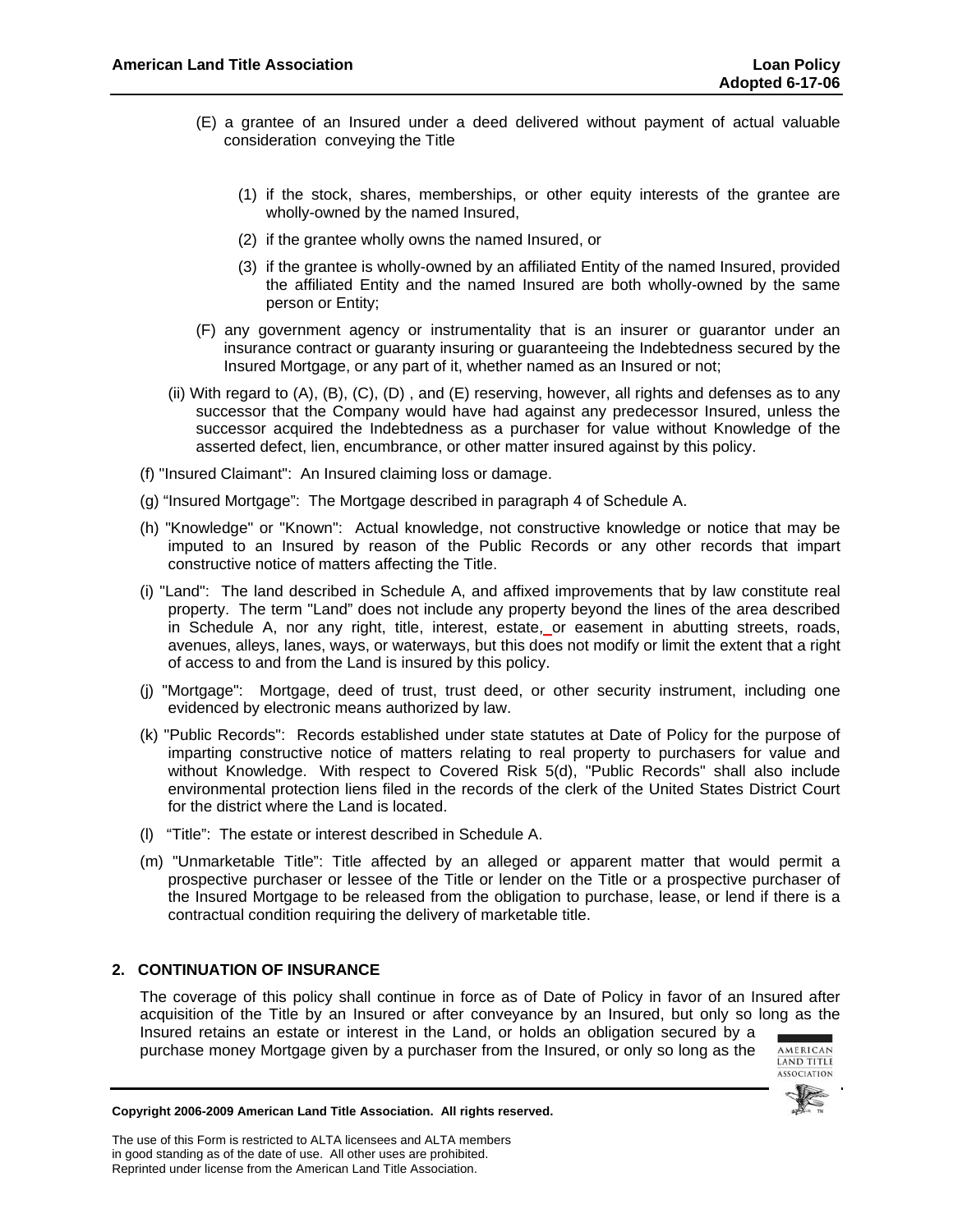Insured shall have liability by reason of warranties in any transfer or conveyance of the Title. This policy shall not continue in force in favor of any purchaser from the Insured of either (i)

an estate or interest in the Land, or (ii) an obligation secured by a purchase money Mortgage given to the Insured.

### **3. NOTICE OF CLAIM TO BE GIVEN BY INSURED CLAIMANT**

The Insured shall notify the Company promptly in writing (i) in case of any litigation as set forth in Section 5(a) of these Conditions, (ii) in case Knowledge shall come to an Insured of any claim of title or interest that is adverse to the Title or the lien of the Insured Mortgage, as insured, and that might cause loss or damage for which the Company may be liable by virtue of this policy, or (iii) if the Title or the lien of the Insured Mortgage, as insured, is rejected as Unmarketable Title. If the Company is prejudiced by the failure of the Insured Claimant to provide prompt notice, the Company's liability to the Insured Claimant under the policy shall be reduced to the extent of the prejudice.

### **4. PROOF OF LOSS**

In the event the Company is unable to determine the amount of loss or damage, the Company may, at its option, require as a condition of payment that the Insured Claimant furnish a signed proof of loss. The proof of loss must describe the defect, lien, encumbrance, or other matter insured against by this policy that constitutes the basis of loss or damage and shall state, to the extent possible, the basis of calculating the amount of the loss or damage.

### **5. DEFENSE AND PROSECUTION OF ACTIONS**

- (a) Upon written request by the Insured, and subject to the options contained in Section 7 of these Conditions, the Company, at its own cost and without unreasonable delay, shall provide for the defense of an Insured in litigation in which any third party asserts a claim covered by this policy adverse to the Insured. This obligation is limited to only those stated causes of action alleging matters insured against by this policy. The Company shall have the right to select counsel of its choice (subject to the right of the Insured to object for reasonable cause) to represent the Insured as to those stated causes of action. It shall not be liable for and will not pay the fees of any other counsel. The Company will not pay any fees, costs, or expenses incurred by the Insured in the defense of those causes of action that allege matters not insured against by this policy.
- (b) The Company shall have the right, in addition to the options contained in Section 7 of these Conditions, at its own cost, to institute and prosecute any action or proceeding or to do any other act that in its opinion may be necessary or desirable to establish the Title or the lien of the Insured Mortgage, as insured, or to prevent or reduce loss or damage to the Insured. The Company may take any appropriate action under the terms of this policy, whether or not it shall be liable to the Insured. The exercise of these rights shall not be an admission of liability or waiver of any provision of this policy. If the Company exercises its rights under this subsection, it must do so diligently.
- (c) Whenever the Company brings an action or asserts a defense as required or permitted by this policy, the Company may pursue the litigation to a final determination by a court of competent jurisdiction, and it expressly reserves the right, in its sole discretion, to appeal any adverse judgment or order.



**Copyright 2006-2009 American Land Title Association. All rights reserved.**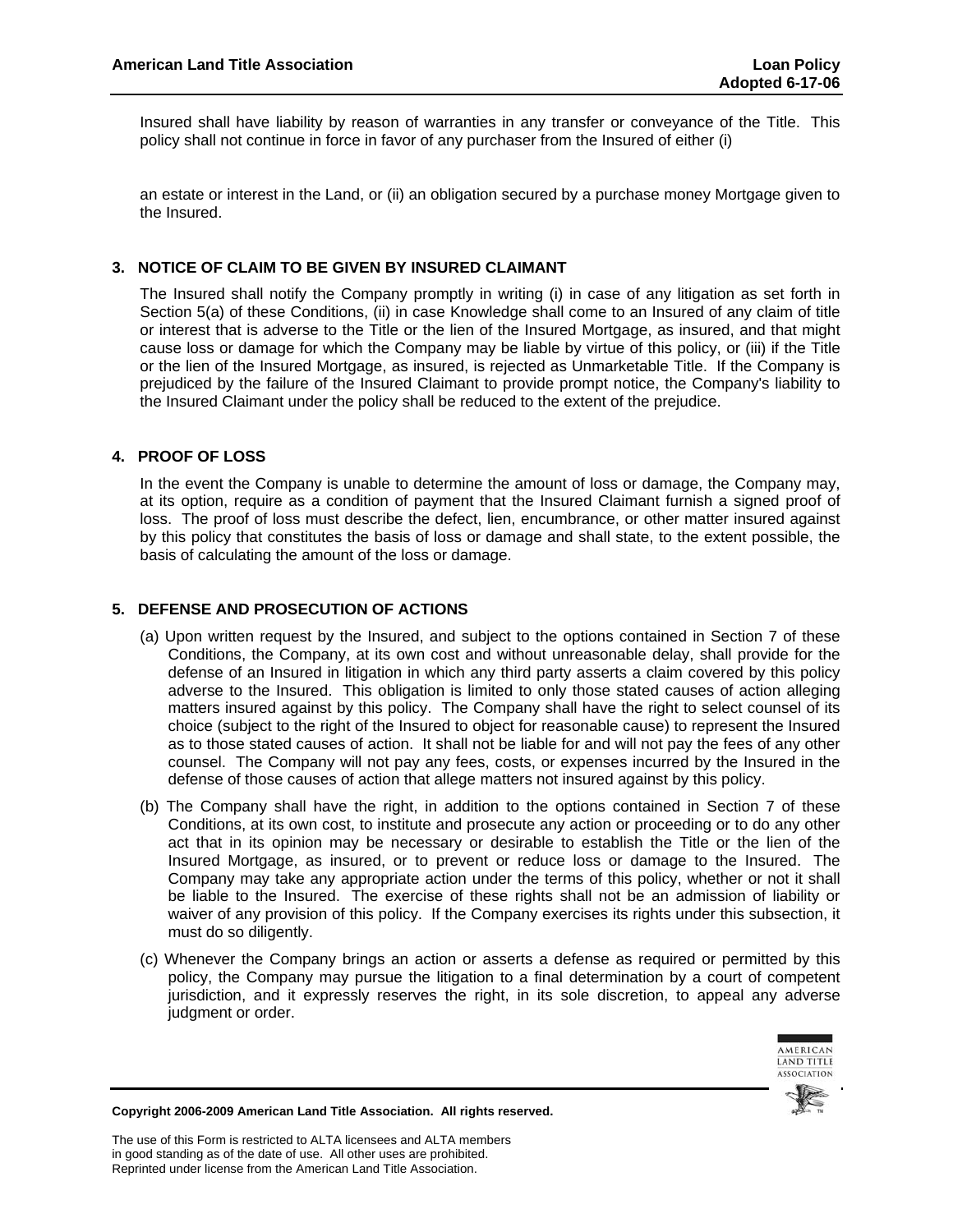### **6. DUTY OF INSURED CLAIMANT TO COOPERATE**

(a) In all cases where this policy permits or requires the Company to prosecute or provide for the defense of any action or proceeding and any appeals, the Insured shall secure to the

Company the right to so prosecute or provide defense in the action or proceeding, including the right to use, at its option, the name of the Insured for this purpose.

Whenever requested by the Company, the Insured, at the Company's expense, shall give the Company all reasonable aid (i) in securing evidence, obtaining witnesses, prosecuting or defending the action or proceeding, or effecting settlement, and (ii) in any other lawful act that in the opinion of the Company may be necessary or desirable to establish the Title, the lien of the Insured Mortgage, or any other matter as insured. If the Company is prejudiced by the failure of the Insured to furnish the required cooperation, the Company's obligations to the Insured under the policy shall terminate, including any liability or obligation to defend, prosecute, or continue any litigation, with regard to the matter or matters requiring such cooperation.

(b) The Company may reasonably require the Insured Claimant to submit to examination under oath by any authorized representative of the Company and to produce for examination, inspection, and copying, at such reasonable times and places as may be designated by the authorized representative of the Company, all records, in whatever medium maintained, including books, ledgers, checks, memoranda, correspondence, reports, e-mails, disks, tapes, and videos whether bearing a date before or after Date of Policy, that reasonably pertain to the loss or damage. Further, if requested by any authorized representative of the Company, the Insured Claimant shall grant its permission, in writing, for any authorized representative of the Company to examine, inspect, and copy all of these records in the custody or control of a third party that reasonably pertain to the loss or damage. All information designated as confidential by the Insured Claimant provided to the Company pursuant to this Section shall not be disclosed to others unless, in the reasonable judgment of the Company, it is necessary in the administration of the claim. Failure of the Insured Claimant to submit for examination under oath, produce any reasonably requested information, or grant permission to secure reasonably necessary information from third parties as required in this subsection, unless prohibited by law or governmental regulation, shall terminate any liability of the Company under this policy as to that claim.

### **7. OPTIONS TO PAY OR OTHERWISE SETTLE CLAIMS; TERMINATION OF LIABILITY**

In case of a claim under this policy, the Company shall have the following additional options:

- (a) To Pay or Tender Payment of the Amount of Insurance or to Purchase the Indebtedness.
	- (i) To pay or tender payment of the Amount of Insurance under this policy together with any costs, attorneys' fees, and expenses incurred by the Insured Claimant that were authorized by the Company up to the time of payment or tender of payment and that the Company is obligated to pay; or
	- (ii) To purchase the Indebtedness for the amount of the Indebtedness on the date of purchase, together with any costs, attorneys' fees, and expenses incurred by the Insured Claimant that were authorized by the Company up to the time of purchase and that the Company is obligated to pay.



**Copyright 2006-2009 American Land Title Association. All rights reserved.**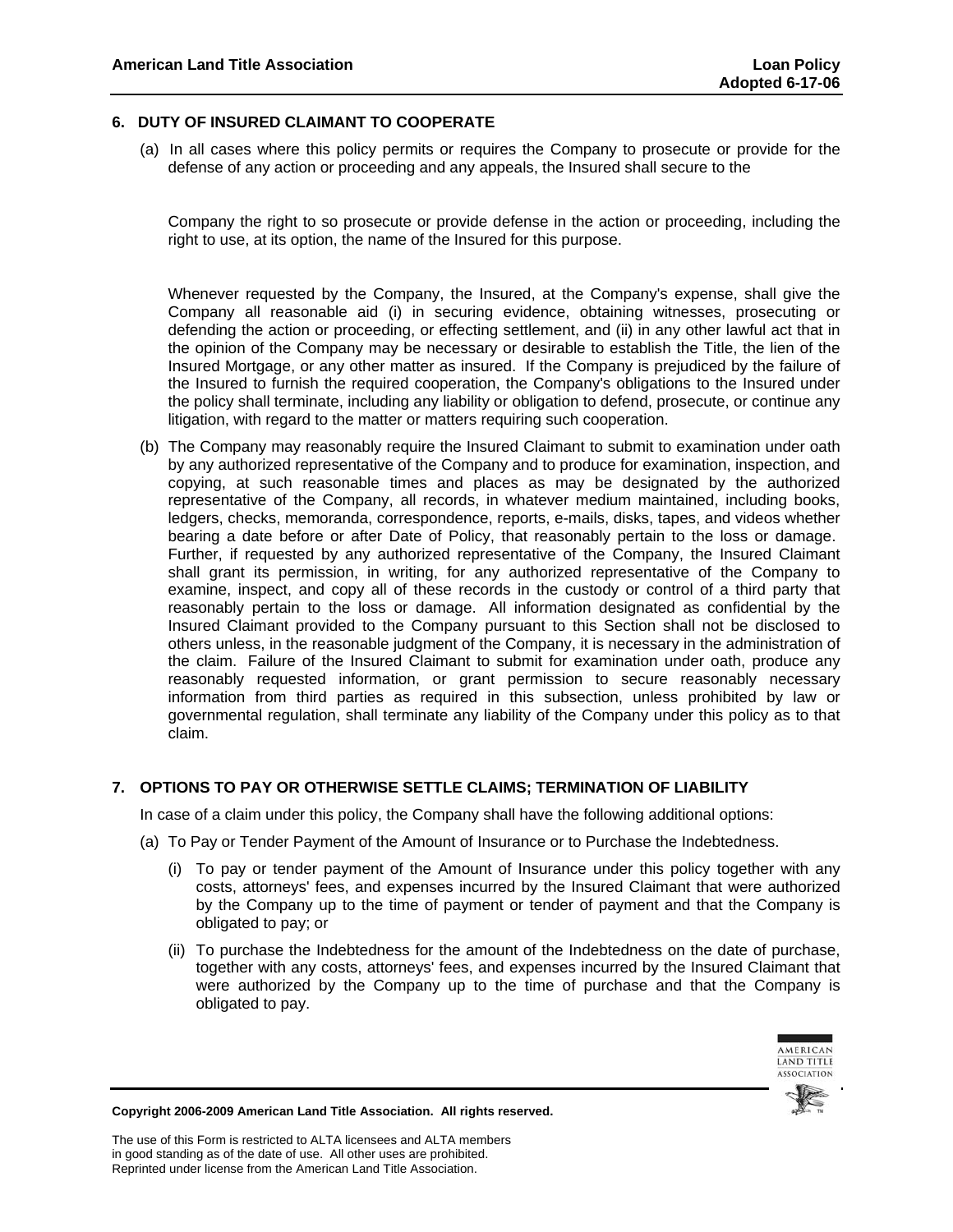When the Company purchases the Indebtedness, the Insured shall transfer, assign, and convey to the Company the Indebtedness and the Insured Mortgage, together with any collateral security.

Upon the exercise by the Company of either of the options provided for in subsections (a)(i) or (ii), all liability and obligations of the Company to the Insured under this policy, other than to make the payment required in those subsections, shall terminate, including any liability or obligation to defend, prosecute, or continue any litigation.

- (b) To Pay or Otherwise Settle With Parties Other Than the Insured or With the Insured Claimant.
	- (i) to pay or otherwise settle with other parties for or in the name of an Insured Claimant any claim insured against under this policy. In addition, the Company will pay any costs, attorneys' fees, and expenses incurred by the Insured Claimant that were authorized by the Company up to the time of payment and that the Company is obligated to pay; or
	- (ii) to pay or otherwise settle with the Insured Claimant the loss or damage provided for under this policy, together with any costs, attorneys' fees, and expenses incurred by the Insured Claimant that were authorized by the Company up to the time of payment and that the Company is obligated to pay.

Upon the exercise by the Company of either of the options provided for in subsections (b)(i) or (ii), the Company's obligations to the Insured under this policy for the claimed loss or damage, other than the payments required to be made, shall terminate, including any liability or obligation to defend, prosecute, or continue any litigation.

### **8. DETERMINATION AND EXTENT OF LIABILITY**

This policy is a contract of indemnity against actual monetary loss or damage sustained or incurred by the Insured Claimant who has suffered loss or damage by reason of matters insured against by this policy.

- (a) The extent of liability of the Company for loss or damage under this policy shall not exceed the least of
	- (i) the Amount of Insurance,
	- (ii) the Indebtedness,
	- (iii) the difference between the value of the Title as insured and the value of the Title subject to the risk insured against by this policy, or
	- (iv) if a government agency or instrumentality is the Insured Claimant, the amount it paid in the acquisition of the Title or the Insured Mortgage in satisfaction of its insurance contract or guaranty.
- (b) If the Company pursues its rights under Section 5 of these Conditions and is unsuccessful in establishing the Title or the lien of the Insured Mortgage, as insured,
	- (i) the Amount of Insurance shall be increased by 10%, and
	- (ii) the Insured Claimant shall have the right to have the loss or damage determined either as of the date the claim was made by the Insured Claimant or as of the date it is settled and paid.



**Copyright 2006-2009 American Land Title Association. All rights reserved.**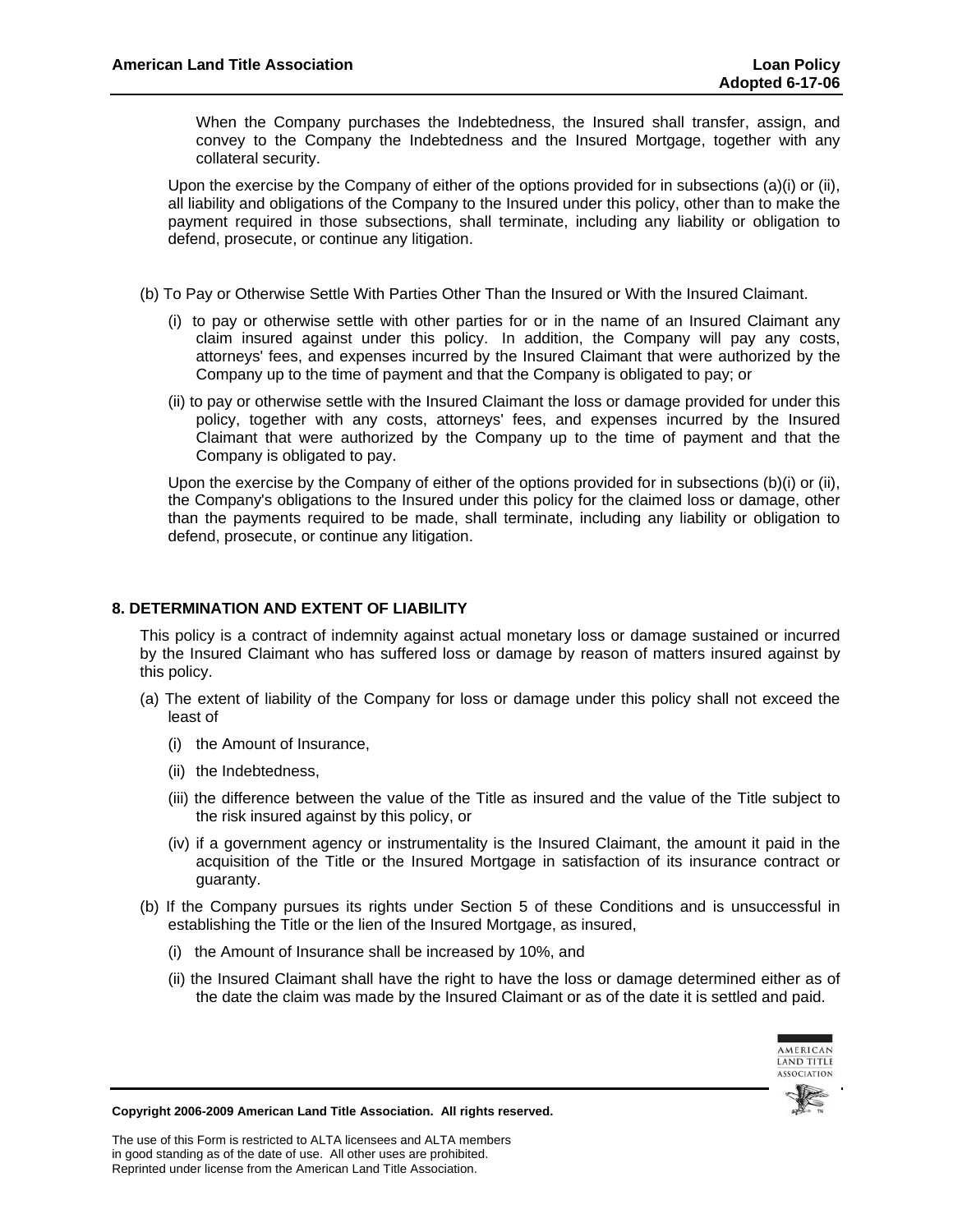- (c) In the event the Insured has acquired the Title in the manner described in Section 2 of these Conditions or has conveyed the Title, then the extent of liability of the Company shall continue as set forth in Section 8(a) of these Conditions.
- (d) In addition to the extent of liability under (a), (b), and (c), the Company will also pay those costs, attorneys' fees, and expenses incurred in accordance with Sections 5 and 7 of these Conditions.

# **9. LIMITATION OF LIABILITY**

- (a) If the Company establishes the Title, or removes the alleged defect, lien, or encumbrance, or cures the lack of a right of access to or from the Land, or cures the claim of Unmarketable Title, or establishes the lien of the Insured Mortgage, all as insured, in a reasonably diligent manner by any method, including litigation and the completion of any appeals, it shall have fully performed its obligations with respect to that matter and shall not be liable for any loss or damage caused to the Insured.
- (b) In the event of any litigation, including litigation by the Company or with the Company's consent, the Company shall have no liability for loss or damage until there has been a final determination by a court of competent jurisdiction, and disposition of all appeals, adverse to the Title or to the lien of the Insured Mortgage, as insured.
- (c) The Company shall not be liable for loss or damage to the Insured for liability voluntarily assumed by the Insured in settling any claim or suit without the prior written consent of the Company.

### **10. REDUCTION OF INSURANCE; REDUCTION OR TERMINATION OF LIABILITY**

- (a) All payments under this policy, except payments made for costs, attorneys' fees, and expenses, shall reduce the Amount of Insurance by the amount of the payment. However, any payments made prior to the acquisition of Title as provided in Section 2 of these Conditions shall not reduce the Amount of Insurance afforded under this policy except to the extent that the payments reduce the Indebtedness.
- (b) The voluntary satisfaction or release of the Insured Mortgage shall terminate all liability of the Company except as provided in Section 2 of these Conditions.

# **11. PAYMENT OF LOSS**

When liability and the extent of loss or damage have been definitely fixed in accordance with these Conditions, the payment shall be made within 30 days.

#### **12. RIGHTS OF RECOVERY UPON PAYMENT OR SETTLEMENT**

(a) The Company's Right to Recover

Whenever the Company shall have settled and paid a claim under this policy, it shall be subrogated and entitled to the rights of the Insured Claimant in the Title or Insured Mortgage and all other rights and remedies in respect to the claim that the Insured Claimant has against any person or property, to the extent of the amount of any loss, costs, attorneys' fees, and expenses paid by the Company. If requested by the Company, the Insured Claimant shall execute documents to evidence the transfer to the Company of these rights and remedies. The Insured



**Copyright 2006-2009 American Land Title Association. All rights reserved.**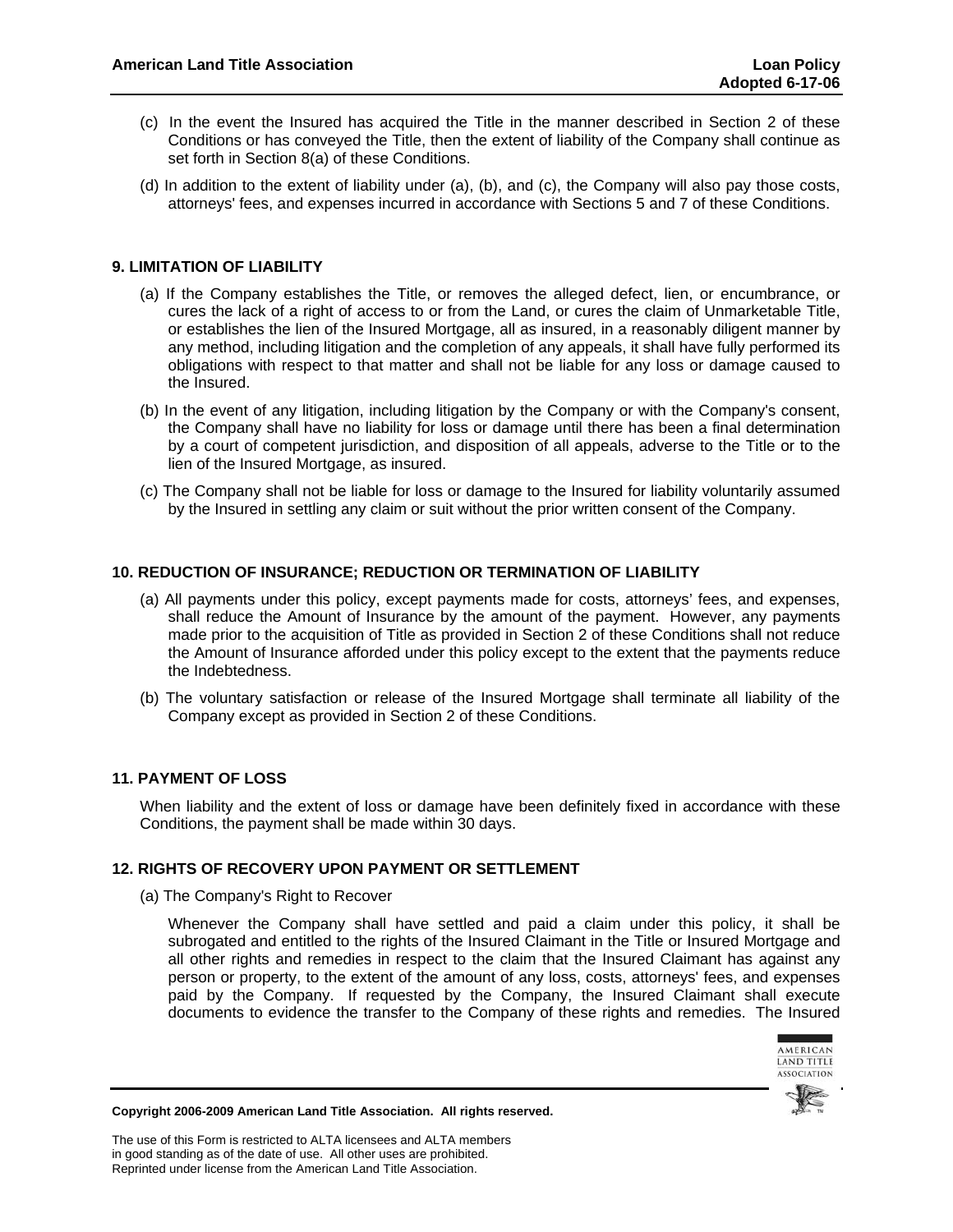Claimant shall permit the Company to sue, compromise, or settle in the name of the Insured Claimant and to use the name of the Insured Claimant in any transaction or litigation involving these rights and remedies.

If a payment on account of a claim does not fully cover the loss of the Insured Claimant, the Company shall defer the exercise of its right to recover until after the Insured Claimant shall have recovered its loss.

- (b) The Insured's Rights and Limitations
	- (i) The owner of the Indebtedness may release or substitute the personal liability of any debtor or guarantor, extend or otherwise modify the terms of payment, release a portion of the Title from the lien of the Insured Mortgage, or release any collateral security for the Indebtedness, if it does not affect the enforceability or priority of the lien of the Insured Mortgage.
	- (ii) If the Insured exercises a right provided in (b)(i), but has Knowledge of any claim adverse to the Title or the lien of the Insured Mortgage insured against by this policy, the Company shall be required to pay only that part of any losses insured against by this policy that shall exceed the amount, if any, lost to the Company by reason of the impairment by the Insured Claimant of the Company's right of subrogation.
- (c) The Company's Rights Against Noninsured Obligors

The Company's right of subrogation includes the Insured's rights against non-insured obligors including the rights of the Insured to indemnities, guaranties, other policies of insurance, or bonds, notwithstanding any terms or conditions contained in those instruments that address subrogation rights.

The Company's right of subrogation shall not be avoided by acquisition of the Insured Mortgage by an obligor (except an obligor described in Section 1(e)(i)(F) of these Conditions) who acquires the Insured Mortgage as a result of an indemnity, guarantee, other policy of insurance, or bond, and the obligor will not be an Insured under this policy.

# **13. ARBITRATION**

Either the Company or the Insured may demand that the claim or controversy shall be submitted to arbitration pursuant to the Title Insurance Arbitration Rules of the American Land Title Association ("Rules"). Except as provided in the Rules, there shall be no joinder or consolidation with claims or controversies of other persons. Arbitrable matters may include, but are not limited to, any controversy or claim between the Company and the Insured arising out of or relating to this policy, any service in connection with its issuance or the breach of a policy provision, or to any other controversy or claim arising out of the transaction giving rise to this policy. All arbitrable matters when the Amount of Insurance is \$2,000,000 or less shall be arbitrated at the option of either the Company or the Insured. All arbitrable matters when the Amount of Insurance is in excess of \$2,000,000 shall be arbitrated only when agreed to by both the Company and the Insured. Arbitration pursuant to this policy and under the Rules shall be binding upon the parties. Judgment upon the award rendered by the Arbitrator(s) may be entered in any court of competent jurisdiction.

# **14. LIABILITY LIMITED TO THIS POLICY; POLICY ENTIRE CONTRACT**

(a) This policy together with all endorsements, if any, attached to it by the Company is the entire policy and contract between the Insured and the Company. In interpreting any provision of this policy, this policy shall be construed as a whole.



**Copyright 2006-2009 American Land Title Association. All rights reserved.**